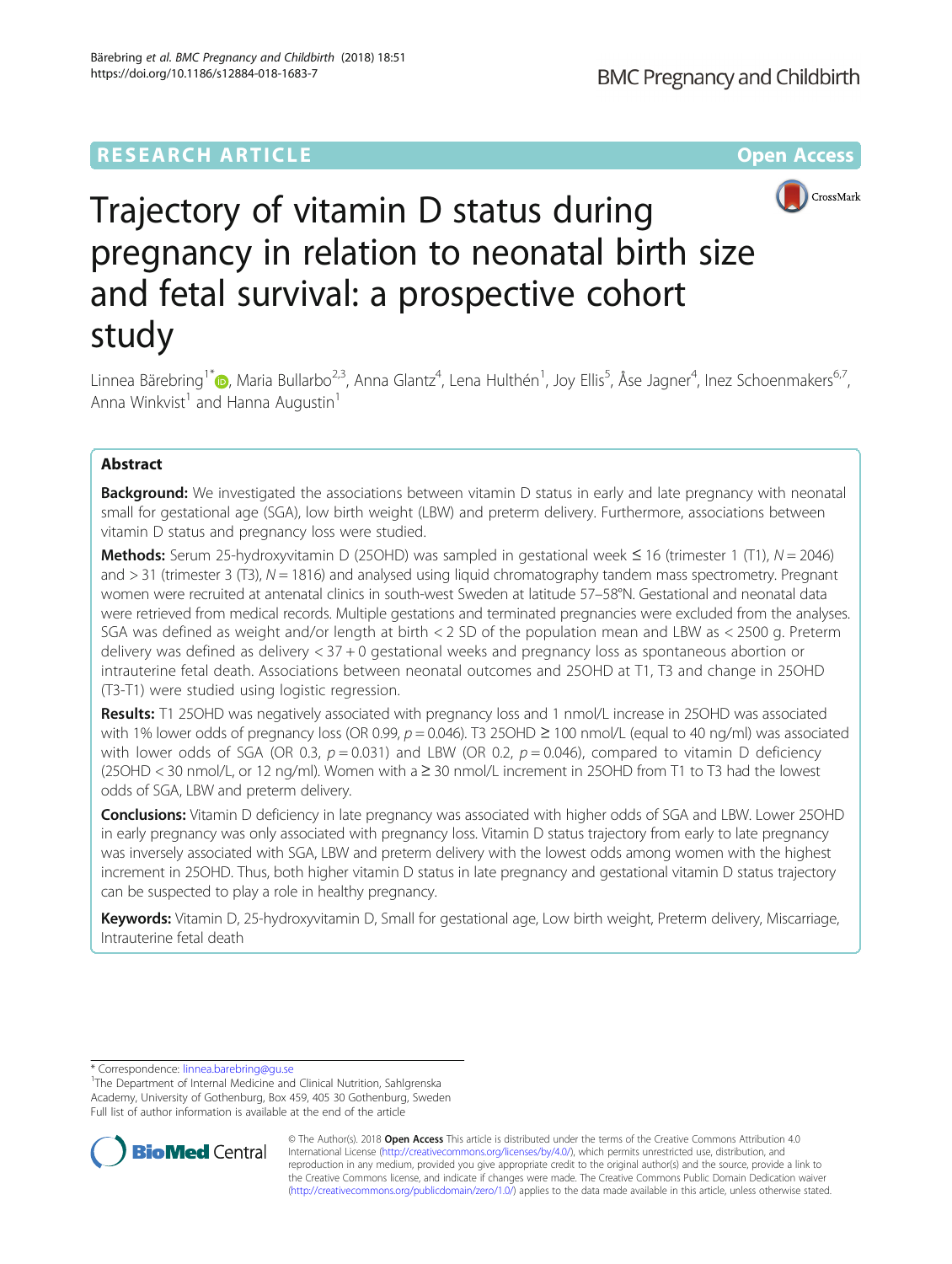# Background

Placental pathology is often found in pregnancies complicated by intrauterine growth restriction, preeclampsia or intrauterine fetal death. It is associated with inadequate invasion of extravillous trophoblasts and inadequate angiogenesis, with insufficient conversion of arterial spiral arteries in the decidua [[1](#page-6-0)]. These processes are complex and normal development is dependent on several factors. Vitamin D status (measured as 25-hydroxyvitamin D (25OHD)) of pregnant women has been inversely associated with adverse gestational outcomes and associated with uteroplacental dysfunction [\[2\]](#page-6-0).

We have previously shown that higher vitamin D status in late pregnancy and larger increase in vitamin D status during pregnancy is associated with lower risk of preeclampsia [\[3](#page-6-0)]. Associations have also been shown between vitamin D insufficiency (< 50 nmol/L) and increased risk of infant small for gestational age (SGA) and low birth weight (LBW) [\[4](#page-6-0)]. Circulating concentrations of 25OHD below 25 or 30 nmol/L have been associated with 50–300% increased odds of SGA, compared to higher concentrations [[5](#page-6-0)–[7](#page-6-0)]. Also, maternal 25OHD < 28 nmol/L in late, but not early, pregnancy have been associated with lower infant birth size and shorter gestational length in a smaller longitudinal study [\[8](#page-6-0)]. However, there is also limited evidence for a U-shaped association where high 25OHD concentrations (> 80 nmol/ L) may be related to higher risk of SGA [\[9\]](#page-6-0). Thus, the association between vitamin D status and neonatal birth size is not clear and warrants further investigation. A recent meta-analysis of 10 studies concluded that 25OHD concentrations < 50 nmol/L were associated with an approximately 30% increased risk of preterm delivery [[10](#page-6-0)]. Bodnar et al. found that early pregnancy 25OHD concentrations < 75 nmol/L were associated with higher risk of both medically indicated and spontaneous preterm delivery [\[11\]](#page-6-0). Lower vitamin D status has also been associated with a medical history of recurrent miscarriage [\[12\]](#page-6-0) but only two prospective studies have investigated this, without finding that lower 25OHD concentrations increases the risk of pregnancy loss [\[5,](#page-6-0) [13](#page-6-0)]. Both these prospective studies had relatively few cases of pregnancy loss and may therefore have been insufficiently powered to study this association. Thus, the association between vitamin D status and risk of miscarriage needs further investigation.

To our knowledge, no previous study has related 25OHD concentration in both early and late pregnancy to neonatal outcomes related to placental dysfunction. Therefore, it has not been possible to ascertain whether the associations at implantation in early pregnancy differ from those during the fetal growth spurt in late pregnancy.

Our objectives were to study the associations between vitamin D status in both early and late pregnancy, as well as change in vitamin D status during pregnancy with neonatal SGA, LBW and preterm delivery. Associations between vitamin D status in early pregnancy and pregnancy loss were also studied.

# **Methods**

The GraviD study is a prospective cohort study, conducted in parts of the Västra Götaland region in the southwest of Sweden, at latitude 57–58°N [[3\]](#page-6-0). Pregnant women were recruited from gestational week 4 during fall 2013 and spring 2014, when registering at one of the participating antenatal care units. The only exclusion criterion was pregnancy exceeding 16 gestational weeks at inclusion. Gestational age at delivery and data collection was determined by routine ultrasound in the second trimester, but gestational age at inclusion was based on the date of the last menstrual period. Women who terminated the pregnancy  $(N = 31)$ , were lost to follow-up  $(N = 13)$  or carried more than one foetus  $(N = 26)$  were excluded from the present analyses. Pregnancy termination was mostly due to fetal malformations. Women who were lost to follow-up had moved and their medical records could not be retrieved. This study was conducted according to the Declaration of Helsinki and all procedures were approved by the Regional Ethics Committee in Gothenburg, Sweden. Written informed consent was obtained from all participants.

#### **Outcomes**

SGA was defined as either weight or length at birth below 2 SD of the gender-specific population mean [\[14](#page-6-0)]. LBW was defined as weight at birth < 2500 g. Preterm delivery was defined as delivery before gestational week  $+days$  37 + 0, including both induced and spontaneous preterm delivery. Pregnancy loss was defined as both spontaneous abortions from gestational week 4 and intrauterine fetal death (IUFD). Late pregnancy loss was defined as spontaneous abortion at gestational week  $\geq 14$ + 0, including IUFD. IUFD was defined as pregnancy loss at gestational week  $\geq 22 + 0$ . Pregnancy loss before gestational week 22 was based on self-report data and medical records to verify miscarriage were not available. Information on IUFD was collected from medical records from the obstetrics care.

# Exposure

Maternal blood samples were collected from each participant at two time points; before gestational week 16 (predominantly week 8–12, first trimester, T1) and after gestational week 31 (predominantly week 32–35, third trimester, T3). Non-fasting venous blood samples were drawn in gel serum separating tubes and centrifuged for 10 min within 2 h of sampling. Serum was stored at − 70 °C until analysis of 25OHD. Analyses were performed by liquid chromatography tandem mass spectrometry (LC-MS/MS,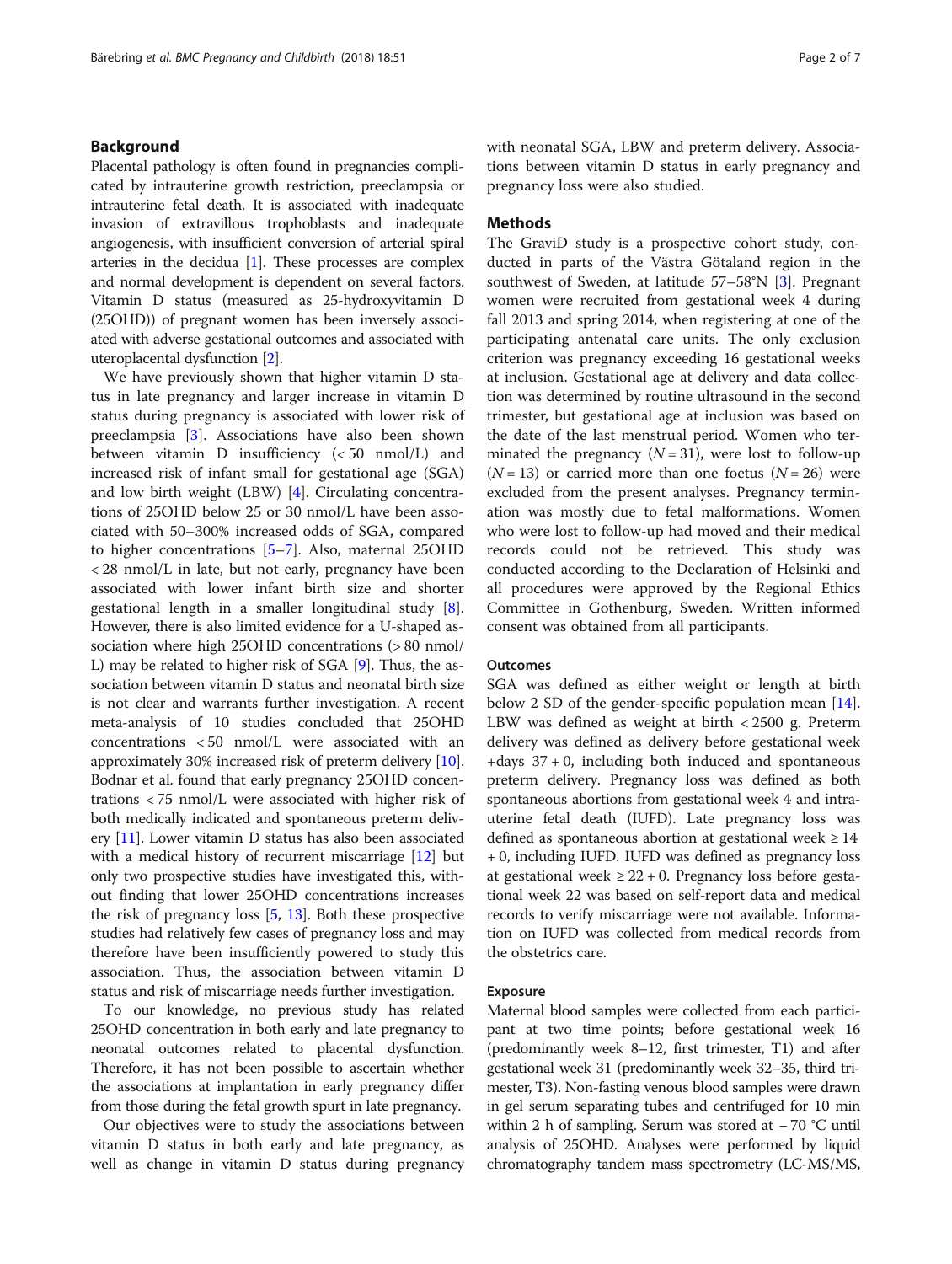Mass spectrometer API 4000) by the clinical chemistry laboratory in Region Skåne, Sweden, certified by the Vitamin D External Quality Assessment Scheme [\[15\]](#page-6-0). The LC-MS/ MS method has a measuring range of 6–450 nmol/L for  $25OHD<sub>3</sub>$  and of 6–225 nmol/L for 25OHD<sub>2</sub>. The interassay coefficient of variation is 6% at 40 nmol/L for both  $25OHD<sub>3</sub>$  and  $25OHD<sub>2</sub>$ . Sampling and laboratory analyses have been described previously [\[3\]](#page-6-0). Maternal serum T1 and T3 samples were analysed in sequence. At T1 and T3, participants answered questionnaires regarding lifestyle factors and background data. Neonatal and gestational data were obtained from antenatal and obstetrics medical records. Information on BMI at T1 and season of conception (December–May or June–November) was obtained from the medical records. Season was coded as a binary variable, since this explained 30% of vitamin D status in a previous study in pregnant women at the same latitude [\[16\]](#page-6-0). Data on education level (≤primary level, secondary level or university level) and origin (continent of birth: Northern Europe, Continental Europe, America, Asia, Africa) were collected from study questionnaires.

# Statistical analysis

Concentrations of 25OHD at T1 and T3 were used as categorical variables, grouped into 25OHD < 30 (used as reference category), 30–49.9, 50–74.9, 75–99.9 and ≥ 100 nmol/L. These groups were chosen to study whether vitamin D insufficiency (30–50 nmol/L), sufficiency ( $\ge$ 50 nmol/L) or high status ( $\geq$  75 or  $\geq$  100 nmol/L) was associated with the outcomes studied, compared to vitamin D deficiency (< 30 nmol/L). Quartiles were not used because the distribution of 25OHD was different at T1 and T3. T1 25OHD was also investigated as a continuous variable as there were few cases in some categories. Change in 25OHD was calculated as the difference between T3 and T1 (T3-T1) and was coded into 3 groups: decrease in 25OHD ( $\leq 0$  nmol/L), small increase (0.1–29.99 nmol/L) or large increase (≥30 nmol/L).

Multivariable logistic regression analyses of the outcome variables SGA, LBW and preterm delivery were performed with 25OHD at T1, T3 and change in 25OHD during pregnancy as the independent variables. For SGA, appropriate for gestational age and large for gestational age were combined as reference. Potential confounders for the associations studied were identified using directed acyclic graphs [\(www.dagitty.net](http://www.dagitty.net)) [\[17\]](#page-6-0). Variables BMI, season of conception, education level and origin were identified and included in the final models. Tobacco use and vitamin D supplement use were also investigated as potential confounders but did not show any confounding effect and were thus not included in the final models. In the multivariable analysis with change in 25OHD as the independent variable, T1 25OHD was also included as a confounder. Correlation between continuous T1 25OHD

and continuous change in 25OHD was low  $(r = -0.22, p$ < 0.001) and it was therefore considered acceptable to include both variables in the same model. Multivariable logistic regression analysis of the outcome pregnancy loss was also performed with 25OHD at T1 (continuous and categorical) as independent variable. These models were adjusted for BMI, season of conception, education level, origin and gestational age at registration to antenatal care (based on last menstrual period). Unadjusted logistic regression analysis was used to assess the association between T1 25OHD (< 30 nmol/L; no/yes) and IUFD. Here, no confounders were included due to the small number of cases  $(N = 9)$ . Significance was accepted at  $p < 0.05$ . Computer software IBM SPSS Statistics version 22.0 was used for all statistical analyses.

# Results

In total, 2052 women were included in this study, 2046 with a blood sample at T1 and 1816 at T3 (Fig. 1). In total, 1810 women had samples collected both in T1 and T3. Characteristics of the women and the live born infants are shown in Table [1](#page-3-0). Mean infant birth weight was 3542 (538) grams and mean gestational age at delivery was 280 (12.4) days. Mean (SD) maternal 25OHD at T1 was 64 (24.4) nmol/L and 75 (34.4) nmol/L at T3. At T1, 10% had 25OHD concentrations < 30 nmol/L and 9% at T3 (Table [2\)](#page-3-0).

## Birth size and preterm delivery

In total, 93 (4.5%) infants were born SGA. Of the SGA deliveries, 37 were SGA by weight and 56 by length. Also, 58 (2.8%) infants had LBW, while 78 (3.8%) infants were delivered preterm (Table [1](#page-3-0)). Of those who delivered preterm, 10 delivered before gestational week 31 and thus before the T3 blood sample could be drawn.

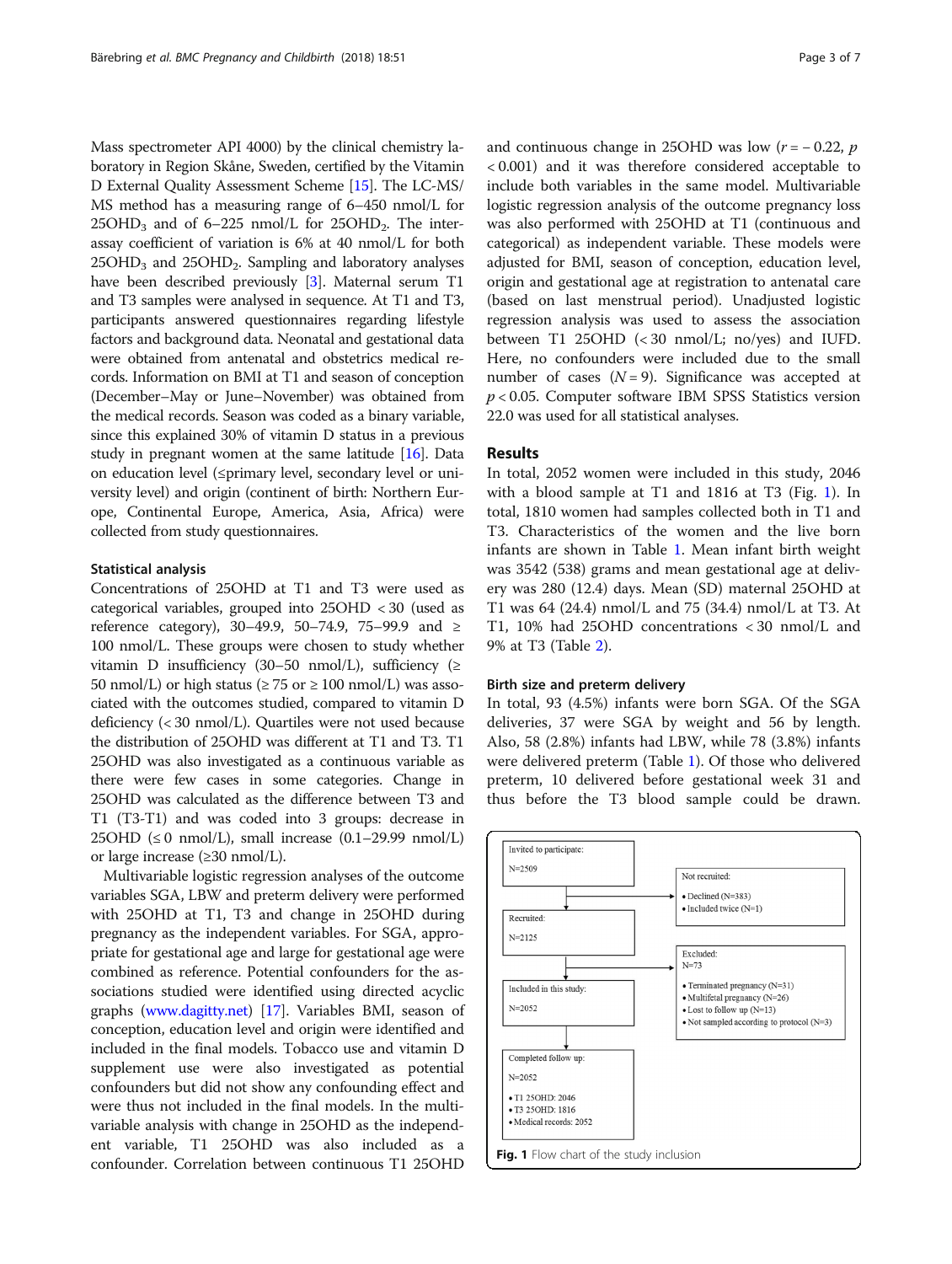<span id="page-3-0"></span>

| Table 1 Characteristics of the pregnant women and their |  |  |  |
|---------------------------------------------------------|--|--|--|
| infants at birth                                        |  |  |  |

|                                                                             | Mean       | SD.   |
|-----------------------------------------------------------------------------|------------|-------|
| Birth weight (grams) <sup>a</sup>                                           | 3542       | 537.7 |
| Birth length (cm) <sup>a</sup>                                              | 50         | 2.3   |
| Gestational age at delivery (days)                                          | 280        | 12.4  |
| Gestational age T1 (days)                                                   | 76         | 13.8  |
| Gestational age T3 (days)                                                   | 234        | 12.9  |
| Maternal s-25OHD T1 (nmol/L)                                                | 64         | 24.4  |
| Maternal s-25OHD T3 (nmol/L)                                                | 75         | 34.4  |
|                                                                             | N(% )      |       |
| Male gender of infant <sup>a</sup>                                          | 976 (49.8) |       |
| Small for gestational age (weight or length)                                | 93 (4.5)   |       |
| Low birth weight $(< 2500$ g)                                               | 58 (2.8)   |       |
| Preterm delivery (< 37 weeks)                                               | 78 (3.8)   |       |
| Spontaneous preterm delivery (< 37 weeks)                                   | 55(2.7)    |       |
| Pregnancy loss                                                              | 97 (4.7)   |       |
| Intrauterine fetal death $(222 \text{ weeks})$                              | 9(0.5)     |       |
| $T1$ first trimpeter. $T2$ third trimpeter. $2FOLD$ $2F$ hudromaritamin $D$ |            |       |

T1 first trimester, T3 third trimester, 25OHD 25-hydroxyvitamin D <sup>a</sup> Live born infants only

Among these women, one (10%) had 25OHD concentration < 30 nmol/L in T1.

There were no associations between the predictor T1 25OHD and the outcomes SGA, LBW and preterm delivery (Table [3](#page-4-0)). Women with T3 25OHD  $\geq 100$  nmol/L had a lower OR for SGA (OR =  $0.32$ ,  $p = 0.031$ ) compared to those with vitamin D deficiency (< 30 nmol/L). Women with T3 25OHD concentrations  $\geq 100$  nmol/L and 30–50 nmol/L had lower OR for LBW (OR = 0.22,  $p = 0.046$  and OR = 0.07,  $p = 0.017$ , respectively), compared to vitamin D deficiency. However, T3 25OHD was not significantly associated with preterm delivery. The results were not meaningfully affected by additional adjustment for tobacco use or vitamin D supplementation or by excluding cases of preeclampsia (data not shown).

Vitamin D status trajectory between T1 and T3 was inversely related to SGA, preterm and LBW (Table [3](#page-4-0)). Compared to women with a large increase in 25OHD (≥30 nmol/L), women with a decrease in 25OHD had significantly higher OR of having a child born SGA (OR  $= 3.7, p = 0.002$ , with LBW (OR = 4.7,  $p = 0.014$ ) as well as a trend toward higher odds of preterm delivery (OR = 2.9,  $p = 0.061$ ). Women with a small increase in 25OHD (0–30 nmol/L) had significantly higher OR of SGA (OR  $= 2.6, p = 0.019$  and preterm delivery (OR = 2.9, p = 0.047) as well as a trend toward significance for LBW

**Table 2** The pregnant women's vitamin D status in the first (T1) and third (T3) trimester of pregnancy, and their characteristics (mean or percent) grouped by 25OHD concentration in (T1)

| $(11)$ can be percently grouped by zoon become internation in $(11)$ |        |             |             |         |            |
|----------------------------------------------------------------------|--------|-------------|-------------|---------|------------|
| T1 250HD (nmol/L)                                                    | $<$ 30 | $30 - 49.9$ | $50 - 74.9$ | 75-99.9 | $\geq 100$ |
| $\mathbb N$                                                          | 198    | 291         | 788         | 565     | 125        |
| $\%$                                                                 | 10.1   | 14.8        | 40.1        | 28.7    | 6.4        |
| BMI T1 $(kg/m2)$                                                     | 25.1   | 24.9        | 24.4        | 23.9    | 24.4       |
| Age T1 (years)                                                       | 29.4   | 30.9        | 31.6        | 32.0    | 32.4       |
| Born in Sweden (%)                                                   | 14.1   | 54.6        | 83.3        | 87.8    | 93.5       |
| Tobacco use T1 (%)                                                   | 6.8    | 4.6         | 4.0         | 4.6     | 1.6        |
| Nulliparous T1 (%)                                                   | 34.8   | 42.0        | 42.6        | 43.1    | 42.7       |
| Vitamin D supplement use T1 (%)                                      | 10.6   | 28.2        | 45.2        | 56.6    | 62.9       |
| University level education (%)                                       | 32.3   | 54.9        | 61.3        | 67.3    | 66.1       |
| Small for gestational age (%)                                        | 5.7    | 4.2         | 5.3         | 4.1     | 4.0        |
| Preterm delivery (%)                                                 | 4.1    | 5.2         | 3.8         | 3.9     | 1.6        |
| Low birth weight (%)                                                 | 3.0    | 4.5         | 3.1         | 2.1     | 1.6        |
| Pregnancy loss (%)                                                   | 6.3    | 5.6         | 4.5         | 5.1     | 0          |
| T3 250HD (nmol/L)                                                    | $<$ 30 | $30 - 49.9$ | 50-74.9     | 75-99.9 | $\geq 100$ |
| $\mathbb N$                                                          | 163    | 330         | 473         | 409     | 443        |
| %                                                                    | 9.0    | 18.2        | 26.0        | 22.5    | 24.4       |
| Small for gestational age (%)                                        | 7.5    | 5.5         | 4.7         | 4.6     | 2.3        |
| Preterm delivery (%)                                                 | 4.3    | 1.2         | 3.6         | 2.2     | 1.6        |
| Low birth weight (%)                                                 | 4.3    | 0.3         | 2.7         | 1.2     | 1.4        |

T1 first trimester, T3 third trimester, 25OHD 25-hydroxyvitamin D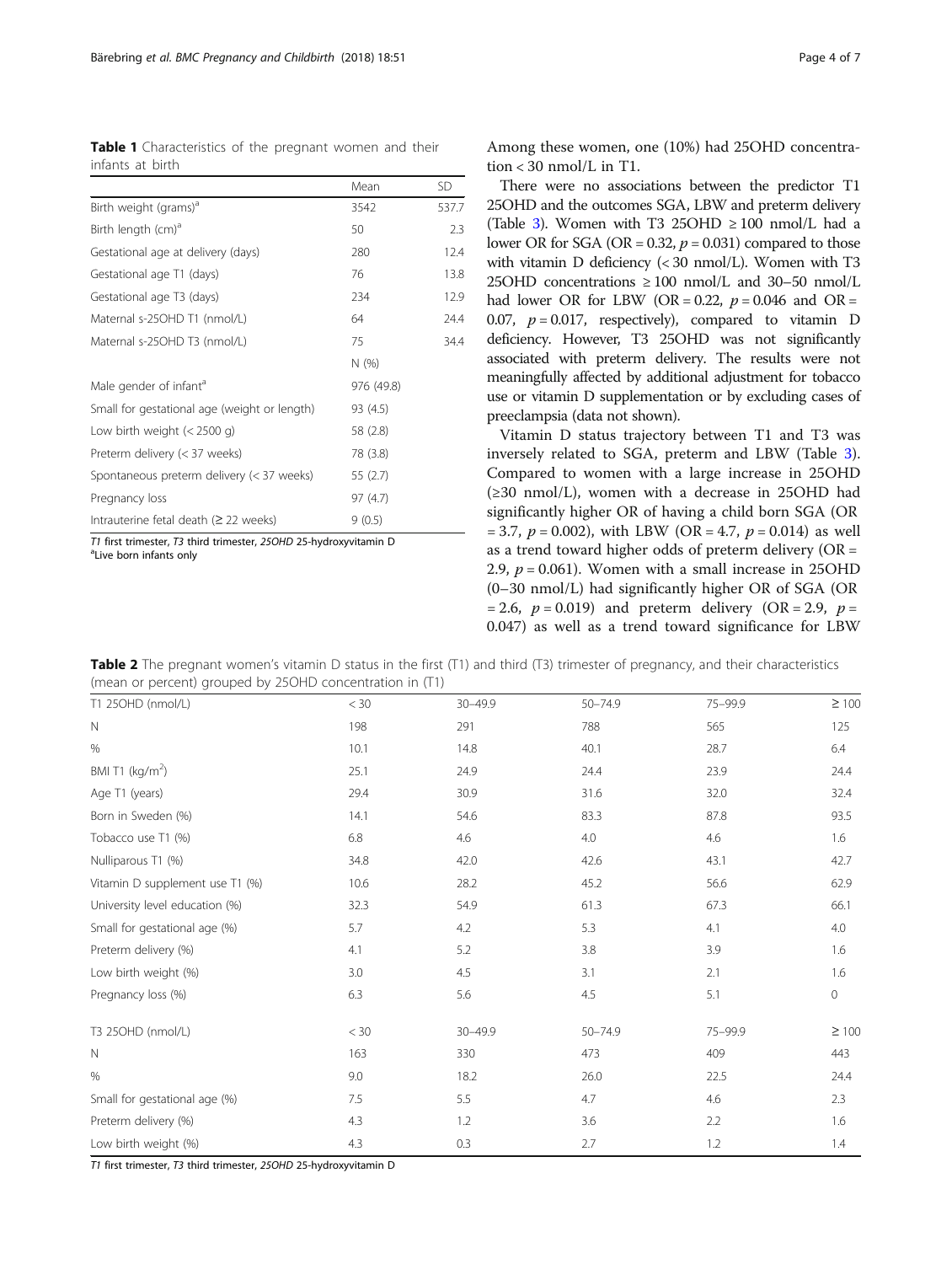|                                                     |           |               | Small for gestational age <sup>a</sup> Preterm delivery (< 37 weeks) <sup>b</sup> |               | Low birth weight $(< 2500 \text{ q})^c$ |                | Pregnancy loss <sup>d</sup> |               |
|-----------------------------------------------------|-----------|---------------|-----------------------------------------------------------------------------------|---------------|-----------------------------------------|----------------|-----------------------------|---------------|
|                                                     | OR        | CI 95%        | <b>OR</b>                                                                         | CI 95%        | <b>OR</b>                               | CI 95%         | <b>OR</b>                   | CI 95%        |
| T1 25OHD <sup>e</sup>                               |           |               |                                                                                   |               |                                         |                |                             |               |
| Continuous nmol/L                                   | 1.003     | $0.99 - 1.01$ | 0.996                                                                             | $0.99 - 1.01$ | 0.999                                   | $0.99 - 1.01$  | $0.989*$                    | $0.98 - 1.00$ |
| $<$ 30 (ref)                                        | 1.0       |               | 1.0                                                                               |               | 1.0                                     |                | 1.0                         |               |
| $30 - 49.9$                                         | 1.078     | $0.44 - 2.66$ | 1.647                                                                             | $0.63 - 4.33$ | 2.549                                   | $0.88 - 7.38$  | 1.030                       | $0.44 - 2.41$ |
| $50 - 74.9$                                         | 1.632     | $0.69 - 3.85$ | 1.260                                                                             | $0.47 - 3.36$ | 2.287                                   | $0.77 - 6.83$  | 0.688                       | $0.29 - 1.62$ |
| $75 - 99 - 9$                                       | 1.292     | $0.51 - 3.27$ | 1.332                                                                             | $0.48 - 3.73$ | 1.665                                   | $0.51 - 5.49$  | 0.809                       | $0.33 - 1.96$ |
| $\geq 100$                                          | 1.294     | $0.38 - 4.42$ | 0.502                                                                             | $0.09 - 2.72$ | 1.255                                   | $0.22 - 7.27$  | 0.000 <sup>†</sup>          |               |
| T3 25OHD <sup>e</sup>                               |           |               |                                                                                   |               |                                         |                |                             |               |
| $<$ 30 (ref)                                        | 1.0       |               | 1.0                                                                               |               | 1.0                                     |                |                             |               |
| $30 - 49.9$                                         | 0.771     | $0.34 - 1.75$ | 0.302                                                                             | $0.08 - 1.14$ | $0.071*$                                | $0.01 - 0.63$  |                             |               |
| $50 - 74.9$                                         | 0.623     | $0.27 - 1.45$ | 0.933                                                                             | $0.31 - 2.79$ | 0.584                                   | $0.17 - 1.98$  |                             |               |
| $75 - 99 - 9$                                       | 0.657     | $0.27 - 1.61$ | 0.614                                                                             | $0.18 - 2.14$ | 0.237                                   | $0.06 - 1.01$  |                             |               |
| $\geq 100$                                          | $0.318*$  | $0.11 - 0.90$ | 0.446                                                                             | $0.11 - 1.76$ | $0.215*$                                | $0.05 - 0.97$  |                             |               |
| $\Delta$ 250HD <sup>9</sup>                         |           |               |                                                                                   |               |                                         |                |                             |               |
| Large increase $(\geq 30 \text{ nmol/L})$ (ref) 1.0 |           |               | 1.0                                                                               |               | 1.0                                     |                |                             |               |
| Small increase (0-30 nmol/L)                        | $2.564*$  | $1.16 - 5.67$ | $2.905*$                                                                          | $1.01 - 8.34$ | 3.122                                   | $0.97 - 10.09$ |                             |               |
| Decrease $(< 0$ nmol/L)                             | $3.679**$ | $1.60 - 8.44$ | 2.894                                                                             | $0.95 - 8.85$ | $4.722*$                                | $1.37 - 16.28$ |                             |               |

<span id="page-4-0"></span>Table 3 Association between vitamin D status in pregnancy with birth size and pregnancy loss (adjusted logistic regression analysis)

T1 first trimester, T3 third trimester, 25OHD 25-hydroxyvitamin D

 $*<sub>p</sub> < 0.05$  \*\* $<sub>p</sub> < 0.01$ </sub>

<sup>a</sup>Models include 92 (T1) and 80 (T3 and Δ25OHD) cases of small for gestational age

b<sub>Models</sub> include 77 (T1) and 43 (T3 and Δ25OHD) cases of preterm delivery

<sup>c</sup>Models include 57 (T1) and 31 (T3 and Δ25OHD) cases of low birth weight

Models include 96 cases of pregnancy loss

e Adjusted for education, origin, season of conception and BMI at T1. Pregnancy loss models are also adjusted for gestational age at registration for antenatal care<br>[No case of pregnancy loss in category No case of pregnancy loss in category

<sup>g</sup>Adjusted for education, origin, season of conception, BMI at T1 and 25OHD at T1

(OR = 3.1,  $p = 0.056$ ), compared to women with a large increase. Neither of these results changed after adjustment for tobacco use and vitamin D supplementation at T3 or after excluding cases of preeclampsia.

## Pregnancy loss

The total rate of pregnancy loss was 4.7% and the rate of late pregnancy loss (gestational week  $\geq 14 + 0$ ) was 1.5% (Table [1\)](#page-3-0). There were nine cases of IUFD at gestational week  $\geq 22 + 0$ . Overall, lower T1 25OHD (as a continuous but not categorical variable) was associated with pregnancy loss (Table 3). In unadjusted analysis, T1 25OHD was associated with IUFD and women with 25OHD < 30 nmol/L at T1 had more than fourfold higher odds of IUFD (OR = 4.52,  $p = 0.034$ ).

# **Discussion**

We found that higher vitamin D status among women in late, but not early, pregnancy was associated with lower probability of SGA and LBW. Vitamin D status trajectory during pregnancy was inversely associated with SGA, LBW and preterm delivery. Women with an increase in 25OHD ≥30 nmol/L from T1 to T3 had the lowest odds of SGA, LBW and preterm delivery. We also found that lower vitamin D status in early pregnancy was related to pregnancy loss.

Previous findings from the GraviD study show lower odds of preeclampsia among women with a large increase  $(\geq 30 \text{ nmol/L})$  $(\geq 30 \text{ nmol/L})$  $(\geq 30 \text{ nmol/L})$  in 25OHD [3]. As SGA, LBW and preterm delivery are related to preeclampsia; these results are consistent with the current findings. However, excluding preeclampsia cases from the analysis did not change the results. Thus, preeclampsia does not seem to mediate the associations between vitamin D status trajectory and neonatal birth size or preterm birth. We have previously shown that the determinants of season-corrected change in 25OHD during pregnancy include origin, sun-exposure and dietary as well as supplementary vitamin D intake [\[18](#page-6-0)]. Supplements containing vitamin D were used by 43% in T1 and 39% in T3- mainly multivitamins [\[19](#page-6-0)]. As the results between change in 25OHD and neonatal birth size and preterm delivery remained after adjustment for season of conception, origin and vitamin D supplementation, vitamin D status trajectory can be suspected to play a role in healthy pregnancy. Vitamin D has been shown to facilitate the transport of nutrients across the placenta [\[20](#page-6-0), [21](#page-6-0)],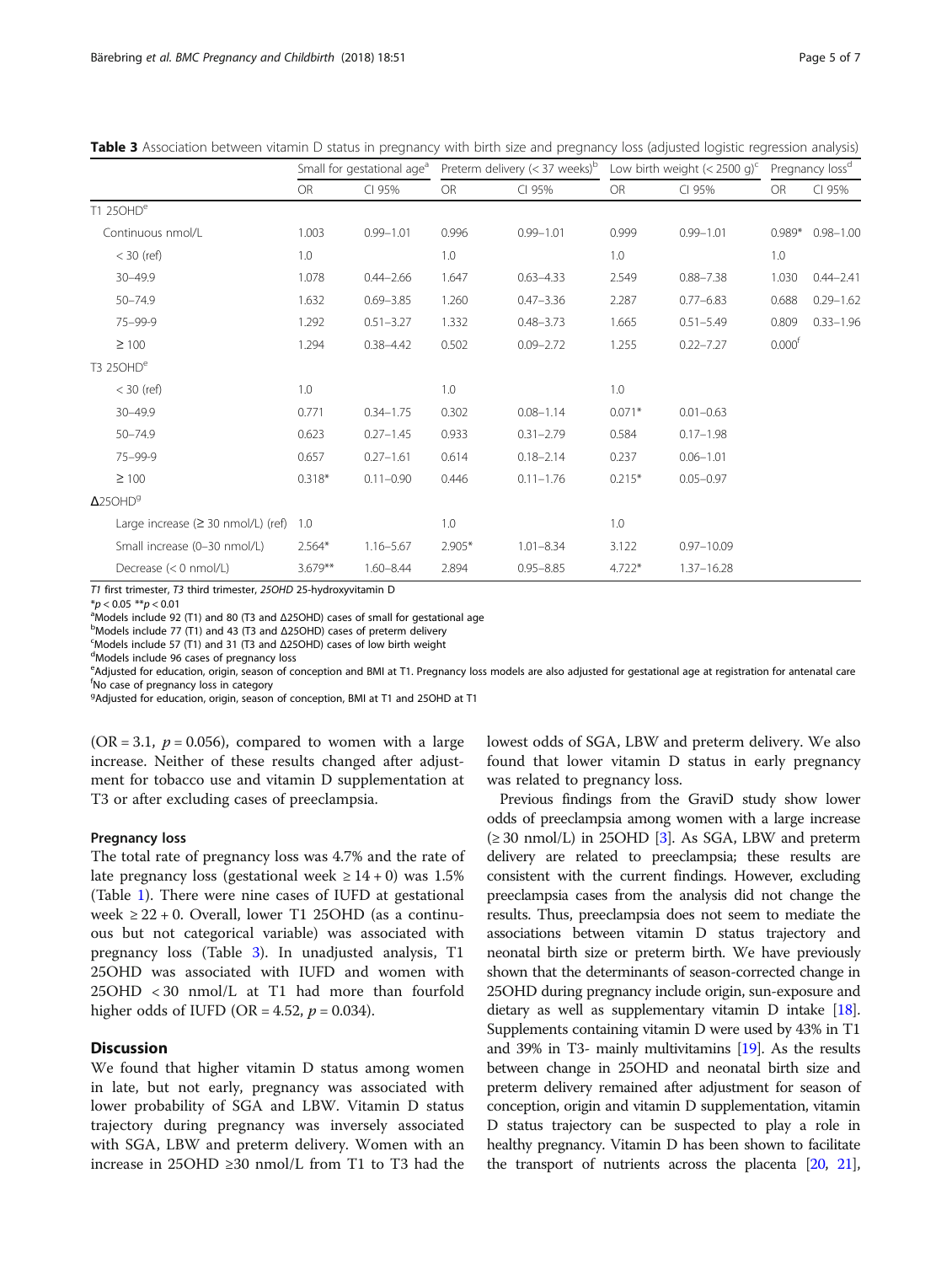which could contribute to fetal growth [[22\]](#page-6-0). Vitamin D status could also facilitate fetal development by regulating placental inflammation [\[23\]](#page-6-0). It is also possible that the associations between fetal growth and maternal vitamin D status are due to residual confounding or reverse causation. Whether vitamin D metabolism is altered in placental dysfunction in unclear and warrants further investigation.

Our results indicates that 25OHD at T3 but not at T1 is associated with SGA and LBW, despite better statistical power at T1 due to more 25OHD samples and subsequently more cases of SGA, LBW and preterm birth. This finding is partly consistent with previous studies where 25OHD concentrations of 25–30 nmol/L were associated with higher probability of SGA [\[5](#page-6-0)–[7\]](#page-6-0). The study by Burris et al. [\[6\]](#page-6-0) sampled women in gestational week 26–28, and found a higher OR for SGA than the two studies that sampled women in T1. This could be interpreted as support of our finding that late rather than early pregnancy vitamin D status is the stronger predictor of fetal growth restriction. Our results also concur with findings by Morley et al. that late but not early pregnancy 25OHD was related to gestational length and neonatal birth size [[8\]](#page-6-0). Our results could also indicate that it takes time for changes in vitamin D metabolism to manifest as changes in circulating 25OHD. We did not see a U-shaped association between early pregnancy vitamin D status and SGA, as previously indicated [\[9\]](#page-6-0). We found the lowest odds of SGA among women with the highest T3 25OHD concentration,  $\geq 100$  nmol/L. A total of 25% of the women had 25OHD concentrations  $\geq 100$  nmol/L at T3. Sampling was evenly distributed across the seasons and time of year cannot explain the high proportion with high 25OHD concentrations. Also, vitamin D supplements were used by almost half of the women but most (88%) used multivitamins containing 5–10 μg of vitamin D3. Supplementation can therefore only partly explain the large proportion with high vitamin D status, and other likely contributors are pregnancy associated endocrine changes and possibly lifestyle factors.

To our knowledge, ours is one of the first studies to find associations between vitamin D status and pregnancy loss. The 25OHD concentration has been shown to have immunological effects in women with a history of recurrent pregnancy loss [[12\]](#page-6-0). Two previous studies have investigated but not found any association between 25OHD and miscarriage [[5,](#page-6-0) [13](#page-6-0)]. In those studies, 25OHD was used as a categorical variable. One earlier study, from Denmark, found that lower vitamin D status in early pregnancy was associated with pregnancy loss in the first trimester [\[24\]](#page-6-0). We found that pregnancy loss was associated with lower 25OHD when expressed on a continuous but not categorical scale. As most women with high vitamin D status were born in Sweden and thus more likely to be familiar with the Swedish healthcare system, it is possible that they registered earlier for antenatal care and were more likely to report pregnancy loss. However, the models were adjusted for gestational age at registration for antenatal care. Despite few cases of IUFD in the GraviD cohort, our results suggest that vitamin D deficiency in early pregnancy may be linked to IUFD. These results need confirmation, preferably by adjusted statistical analysis as confounding can be expected, which was not possible in our present study due to few cases.

Strengths of this study are that the GraviD cohort is representative of the general pregnant population in terms of origin, education, parity, BMI and tobacco use [\[25](#page-6-0)], which increases the external validity of the findings. Also, gestational age at delivery was estimated by routine ultrasound, which is considered more accurate than dating by last menstrual period [[26](#page-6-0)]. A limitation of this study is that information on pregnancy loss, except IUFD, was self-reported. The information on pregnancy loss is likely correct, albeit without conclusive information on the time of fetal demise. Survival analysis could therefore not be performed, as time to event data were missing. In addition, vitamin D status among women who terminated the pregnancy was not assessed. Data on SGA, LBW and preterm delivery were collected from obstetrics charts based on standardized measures. Since there were few cases of SGA based on birth weight alone, the definition of SGA used in this study was based on birth weight and/or length. Among the SGA cases defined by length only, most were close to also meeting the SGA definition for birth weight. Therefore, the definition used in this study is likely to be relevant. Another limitation is that data on physical activity during pregnancy was only available for a subset of the women and was therefore not used.

While the GraviD study indicates an association between T3 25OHD and consequences of placental insufficiency, change in 25OHD during pregnancy might be a stronger predictor of placental dysfunction, as it is associated with SGA, LBW and preterm delivery. The lowest odds of SGA and LBW are found among women with the largest increments in 25OHD ( $\geq$  30 nmol/L). Interestingly, vitamin D status at T1- around the time the maternal blood flow of the placenta is fully developed- is only related to pregnancy loss.

# Conclusion

In conclusion, lower early pregnancy 25OHD was associated with pregnancy loss. High vitamin D status in late, but not early, pregnancy was associated with lower odds of SGA and LBW. Change in 25OHD during pregnancy was associated with SGA, LBW and preterm delivery, with the lowest odds for women with an increment in 25OHD  $\geq$ 30 nmol/L. Both higher late pregnancy vitamin D status and gestational vitamin D status trajectory can be suspected to play a role in healthy pregnancy.